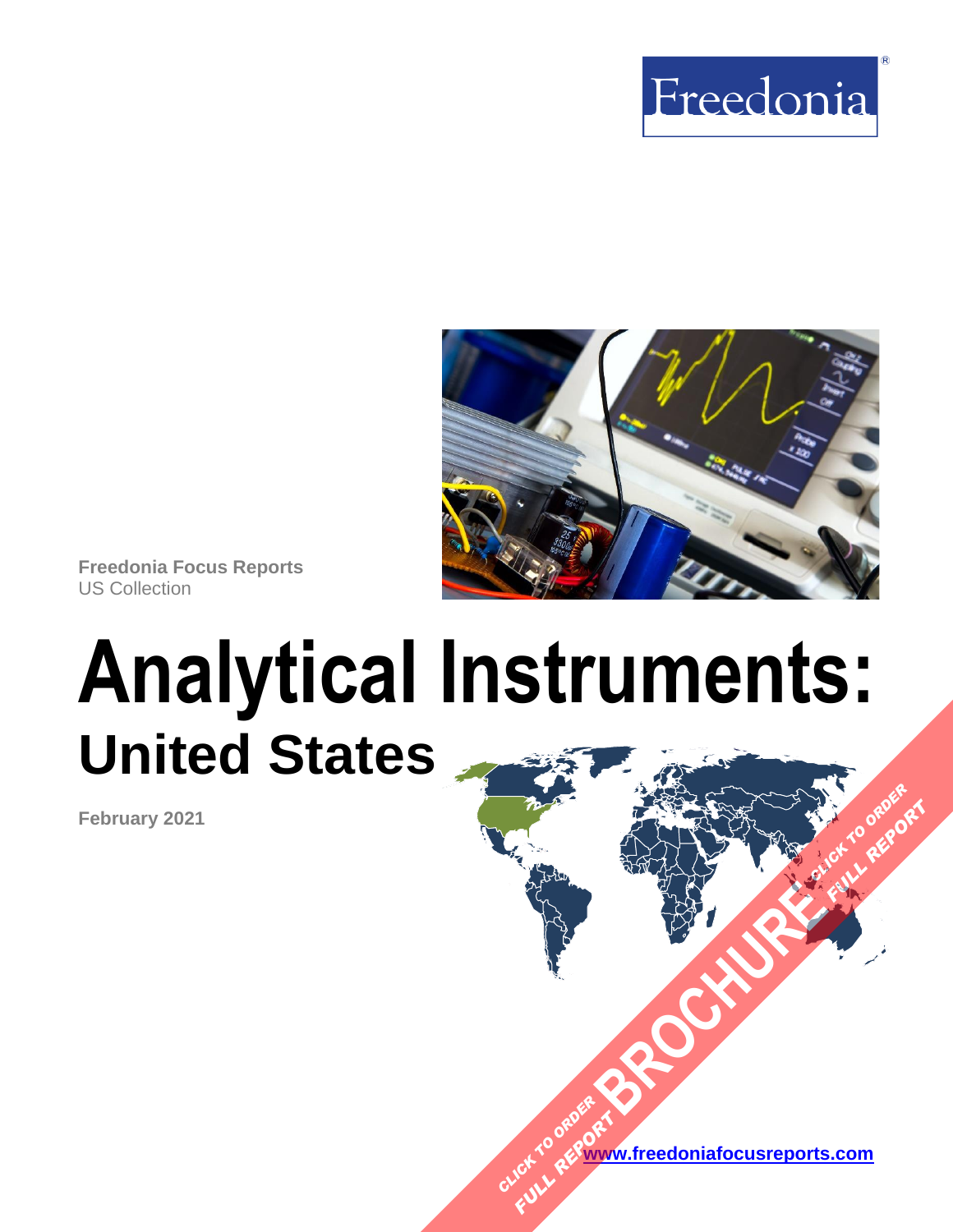# **Table of Contents**

| 1. Highlights                                 | 3  |
|-----------------------------------------------|----|
| 2. Market Environment                         | 5  |
| <b>Historical Trends</b>                      | 5  |
| Key Economic Indicators                       | 7  |
| Trade                                         | 8  |
| <b>Environmental &amp; Regulatory Factors</b> | 9  |
| Research & Development Trends                 | 11 |
| 3. Segmentation & Forecasts                   | 13 |
| Products                                      | 13 |
| Laboratory Instruments                        | 15 |
| <b>Process Control Instruments</b>            | 17 |
| <b>Electrical Measuring Instruments</b>       | 19 |
| <b>Other Instruments</b>                      | 21 |
| Shipments                                     | 23 |
| Laboratory Instruments                        | 24 |
| <b>Process Control Instruments</b>            | 25 |
| <b>Electrical Measuring Instruments</b>       | 25 |
| <b>Other Instruments</b>                      | 25 |
| 4. Industry Structure                         | 27 |
| <b>Industry Characteristics</b>               | 27 |
| <b>Market Leaders</b>                         | 29 |
| <b>Agilent Technologies</b>                   | 29 |
| Danaher                                       | 30 |
| Thermo Fisher Scientific                      | 30 |
| 5. About This Report                          | 32 |
| Scope                                         | 32 |
| Sources                                       | 32 |
| <b>Industry Codes</b>                         | 33 |
| Freedonia Methodology                         | 33 |
| Resources                                     | 35 |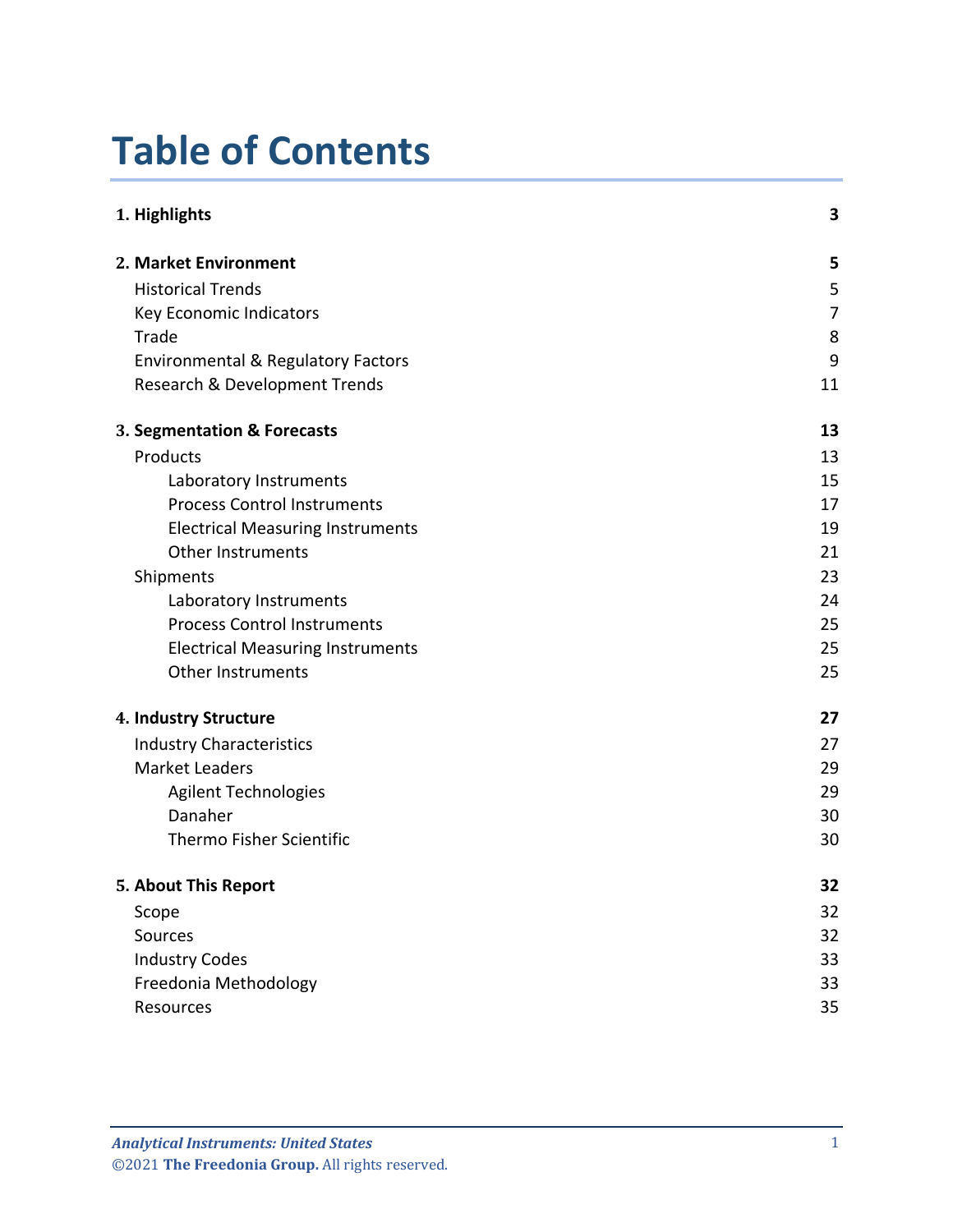# **List of Tables & Figures**

| Figure 1   Key Trends in US Analytical Instruments Demand, 2020 - 2025                 | 3               |
|----------------------------------------------------------------------------------------|-----------------|
| Figure 2   US Analytical Instruments Demand Trends, 2010 - 2020                        | 5               |
| Figure 3   US Analytical Instruments Shipment Trends, 2010 - 2020                      | $6\phantom{1}6$ |
| Table 1   Key Indicators for US Analytical Instruments Demand, 2010 - 2025 (US\$ bil)  | $\overline{7}$  |
| Figure 4   US Analytical Instruments Trade, 2010 - 2020 (US\$ mil)                     | 8               |
| Table 2   US Analytical Instruments Trade, 2010 - 2020 (US\$ mil)                      | 8               |
| Figure 5   US Research & Development Expenditures by Source of Funds, 2010 - 2025      |                 |
| (US\$ bil)                                                                             | 11              |
| Table 3   US Research & Development Expenditures by Source of Funds, 2010 - 2025       |                 |
| (US\$ bil)                                                                             | 11              |
| Figure 6   US Analytical Instruments Demand by Product, 2010 - 2025 (US\$ bil)         | 13              |
| Table 4   US Analytical Instruments Demand by Product, 2010 - 2025 (US\$ mil)          | 13              |
| Figure 7   US Laboratory Instruments Demand w/ Research & Development                  |                 |
| Expenditures, 2010 - 2025                                                              | 15              |
| Figure 8   US Process Control Instruments Demand w/ Industrial Equipment Fixed         |                 |
| Investment, 2010 - 2025                                                                | 18              |
| Figure 9   US Electrical Measuring Instruments Demand w/ Electronic Product            |                 |
| Shipments, 2010 - 2025                                                                 | 20              |
| Figure 10   US Analytical Instruments Demand by Product, 2010 - 2025 (%)               | 22              |
| Figure 11   US Analytical Instruments Shipments by Product, 2010 - 2025 (US\$ bil)     | 23              |
| Table 5   US Analytical Instruments Shipments by Product, 2010 - 2025 (US\$ mil)       | 23              |
| Figure 12   US Analytical Instruments Shipments by Product, 2010 - 2025 (%)            | 24              |
| Figure 13   US Analytical Instruments Firms, Establishments, & Employment, 2010 - 2019 | 28              |
| Table 6   US Analytical Instruments Firms, Establishments, & Employment, 2010 - 2019   | 28              |
| Table 7   Leading Suppliers the US Analytical Instruments Market by Product            | 29              |
| Table 8   NAICS & SIC Codes Related to Analytical Instruments                          | 33              |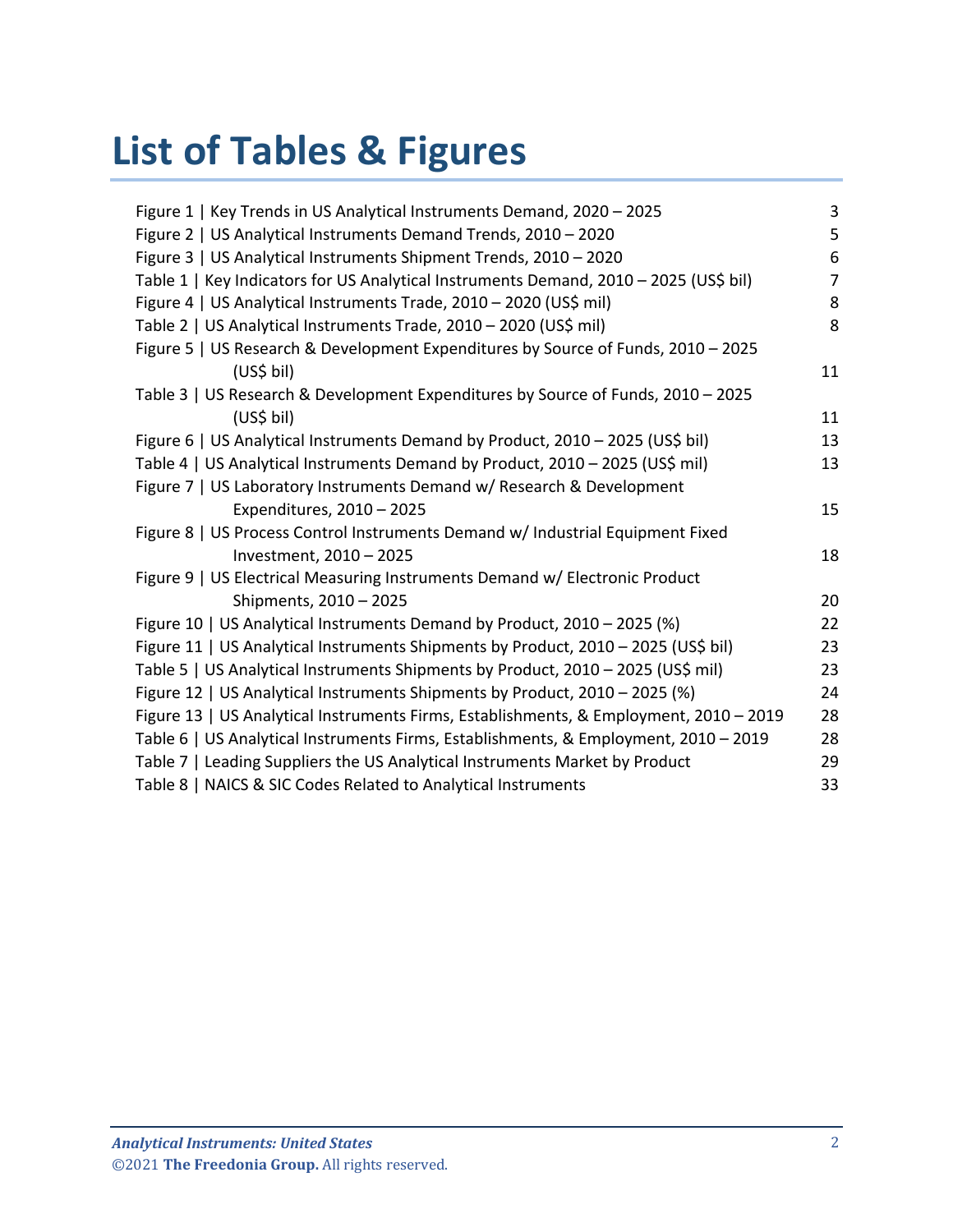# <span id="page-3-0"></span>**About This Report**

# <span id="page-3-1"></span>**Scope**

This report forecasts to 2021 and 2025 US analytical instrument demand and shipments in nominal US dollars at the manufacturer level. Total demand and shipments are segmented by product in terms of:

- laboratory instruments
- process control instruments
- electrical measuring instruments
- other instruments such as those for materials testing, meteorological observation, and surveying

To illustrate historical trends, total demand, total shipments, the various segments, and trade are provided in annual series from 2010 to 2020.

Analytical instruments consist of devices used for scientific research and industrial processes. Excluded from the report are diagnostic and therapeutic equipment, gauges and counting devices, search and navigation equipment, commercial and household appliance controls, irradiation equipment, watches and clocks, and optical instruments and lenses. Re-exports of analytical instruments are excluded from demand and trade figures.

Key macroeconomic indicators are also provided with quantified trends. Other various topics, including profiles of pertinent leading companies, are covered in this report. A full outline of report items by page is available in the Table of Contents.

# <span id="page-3-2"></span>**Sources**

*Analytical Instruments: United States* (FF80013) represents the synthesis and analysis of data from various secondary, macroeconomic, and demographic sources, such as:

- firms participating in the industry, and their suppliers and customers
- government/public agencies
- intergovernmental organizations
- trade associations and their publications
- the business and trade press
- indicator forecasts by The Freedonia Group
- the findings of other reports and studies by the Freedonia Group

Specific sources and additional resources are listed in the Resources section of this publication for reference and to facilitate further research.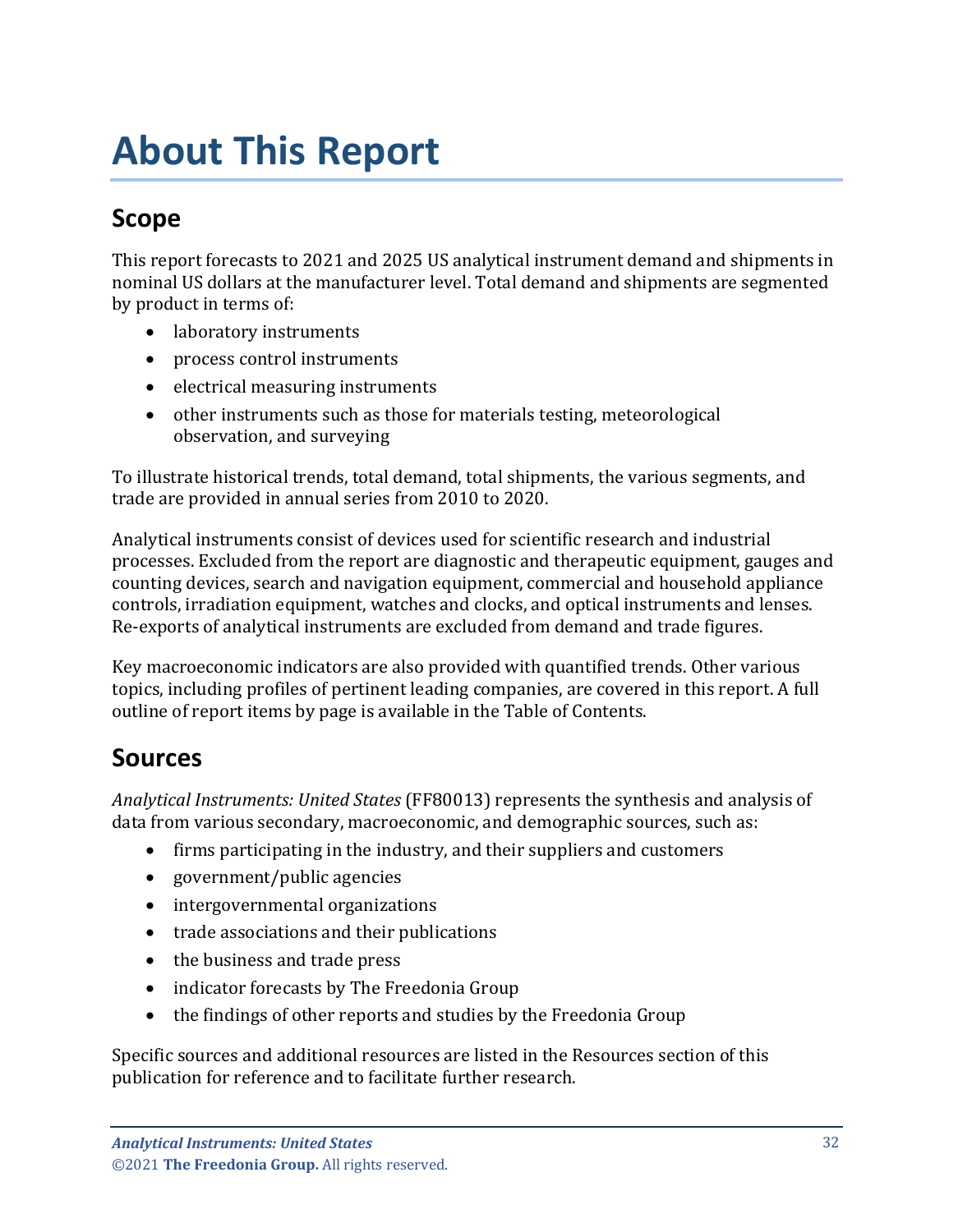# <span id="page-4-0"></span>**Industry Codes**

<span id="page-4-2"></span>

| Table 8   NAICS & SIC Codes Related to Analytical Instruments |                                                                                                                                                                                                                                        |                                           |                                                                                                                                                                                                               |  |
|---------------------------------------------------------------|----------------------------------------------------------------------------------------------------------------------------------------------------------------------------------------------------------------------------------------|-------------------------------------------|---------------------------------------------------------------------------------------------------------------------------------------------------------------------------------------------------------------|--|
| <b>NAICS/SCIAN 2017</b>                                       |                                                                                                                                                                                                                                        | <b>SIC</b>                                |                                                                                                                                                                                                               |  |
| North American Industry Classification System                 |                                                                                                                                                                                                                                        | <b>Standard Industrial Classification</b> |                                                                                                                                                                                                               |  |
| 334513<br>334515                                              | Instruments and Related Products<br>Manufacturing for Measuring, Displaying, and<br><b>Controlling Industrial Process Variables</b><br>Instrument Manufacturing for Measuring and<br><b>Testing Electricity and Electrical Signals</b> | 3823<br>3825                              | Industrial Instruments for Measurement,<br>Display, and Control of Process Variables; and<br><b>Related Products</b><br>Instruments for Measuring and Testing of<br><b>Electricity and Electrical Signals</b> |  |
| 334516                                                        | Analytical Laboratory Instrument<br>Manufacturing                                                                                                                                                                                      | 3826                                      | Laboratory Analytical Instruments                                                                                                                                                                             |  |
| 334519                                                        | <b>Other Measuring and Controlling Device</b><br>Manufacturing                                                                                                                                                                         | 3829                                      | Measuring and Controlling Devices, NEC                                                                                                                                                                        |  |

Source: US Census Bureau

# <span id="page-4-1"></span>**Freedonia Methodology**

The Freedonia Group, a subsidiary of MarketResearch.com, has been in business for more than 30 years and in that time has developed a comprehensive approach to data analysis that takes into account the variety of industries covered and the evolving needs of our customers.

Every industry presents different challenges in market sizing and forecasting, and this requires flexibility in methodology and approach. Freedonia methodology integrates a variety of quantitative and qualitative techniques to present the best overall picture of a market's current position as well as its future outlook: When published data are available, we make sure they are correct and representative of reality. We understand that published data often have flaws either in scope or quality, and adjustments are made accordingly. Where no data are available, we use various methodologies to develop market sizing (both top-down and bottom-up) and then triangulate those results to come up with the most accurate data series possible. Regardless of approach, we also talk to industry participants to verify both historical perspective and future growth opportunities.

Methods used in the preparation of Freedonia market research include, but are not limited to, the following activities: comprehensive data mining and evaluation, primary research, consensus forecasting and analysis, ratio analysis using key indicators, regression analysis, end use growth indices and intensity factors, purchase power parity adjustments for global data, consumer and end user surveys, market share and corporate sales analysis, product lifespan analysis, product or market life cycle analysis, graphical data modeling, long-term historical trend analysis, bottom-up and top-down demand modeling, and comparative market size ranking.

Freedonia quantifies trends in various measures of growth and volatility. Growth (or decline) expressed as an average annual growth rate (AAGR) is the least squares growth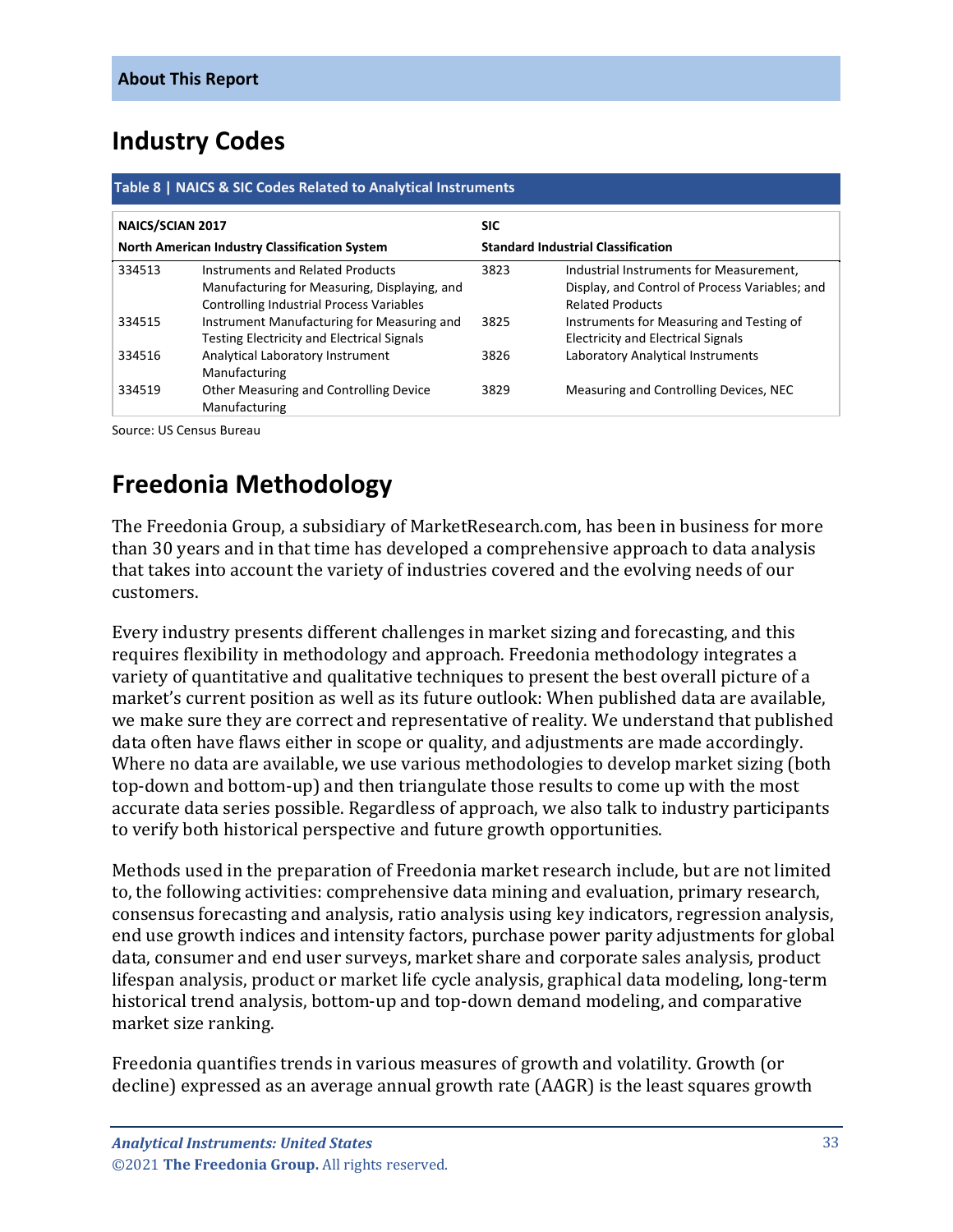#### **About This Report**

rate, which takes into account all available datapoints over a period. The volatility of datapoints around a least squares growth trend over time is expressed via the coefficient of determination, or r<sup>2</sup>. The most stable data series relative to the trend carries an r<sup>2</sup> value of 1.0; the most volatile – 0.0. Growth calculated as a compound annual growth rate (CAGR) employs, by definition, only the first and last datapoints over a period. The CAGR is used to describe forecast growth, defined as the expected trend beginning in the base year and ending in the forecast year. Readers are encouraged to consider historical volatility when assessing particular annual values along the forecast trend, including in the forecast year.

# **Copyright & Licensing**

The full report is protected by copyright laws of the United States of America and international treaties. The entire contents of the publication are copyrighted by The Freedonia Group.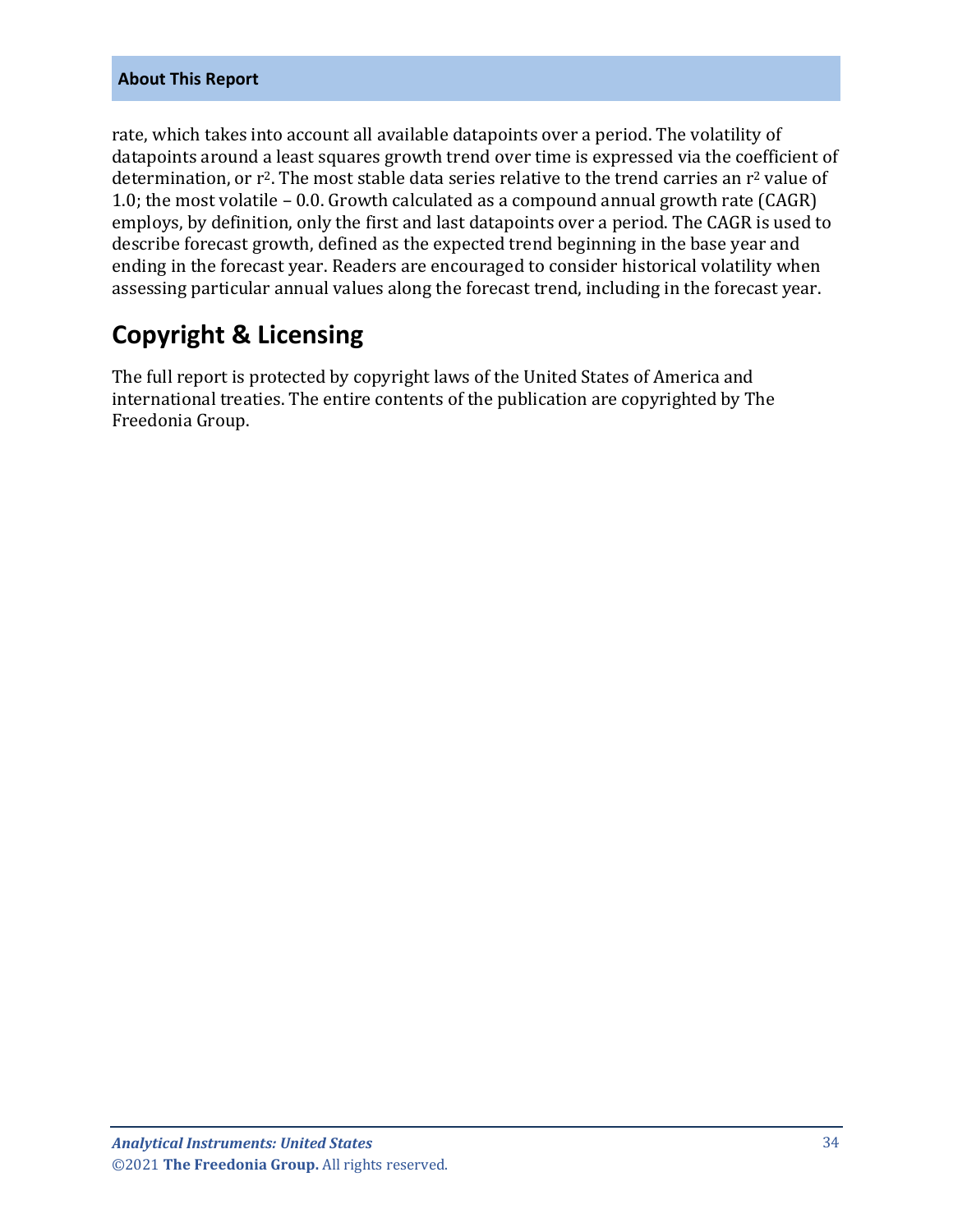## <span id="page-6-0"></span>**Resources**

#### **The Freedonia Group**

#### **[Freedonia Industry Studies](http://www.freedoniagroup.com/Home.aspx?ReferrerId=FL-Focus)**

 *[Global Construction Machinery](http://www.freedoniagroup.com/DocumentDetails.aspx?ReferrerId=FL-FOCUS&studyid=3728) [Global Food Processing Machinery](http://www.freedoniagroup.com/DocumentDetails.aspx?ReferrerId=FL-FOCUS&studyid=3809) [Global Machine Tools](http://www.freedoniagroup.com/DocumentDetails.aspx?ReferrerId=FL-FOCUS&studyid=3806) [Global Packaging Machinery](http://www.freedoniagroup.com/DocumentDetails.aspx?ReferrerId=FL-FOCUS&studyid=3788) [Global Protective Packaging](http://www.freedoniagroup.com/DocumentDetails.aspx?ReferrerId=FL-FOCUS&studyid=3741) [Protective Packaging](http://www.freedoniagroup.com/DocumentDetails.aspx?ReferrerId=FL-FOCUS&studyid=3797)*

#### **[Freedonia Focus Reports](https://www.freedoniafocusreports.com/redirect.asp?progid=89534&url=/)**

 *[Computers & Peripherals: United States](https://www.freedoniafocusreports.com/Computers-Peripherals-United-States-FF80047/?progid=89534) [Contacts, Glasses, & Sunglasses: United States](https://www.freedoniafocusreports.com/Contacts-Glasses-Sunglasses-United-States-FF40088/?progid=89534) [Control Technologies: United States](https://www.freedoniafocusreports.com/Control-Technologies-United-States-FF75016/?progid=89534) [Energy: United States](https://www.freedoniafocusreports.com/Energy-United-States-FF45043/?progid=89534) [Household Cooking Appliances: United States](https://www.freedoniafocusreports.com/Household-Cooking-Appliances-United-States-FF90026/?progid=89534) [Industrial Castings: United States](https://www.freedoniafocusreports.com/Industrial-Castings-United-States-FF65026/?progid=89534) [Major Household Appliances: United States](https://www.freedoniafocusreports.com/Major-Household-Appliances-United-States-FF90017/?progid=89534) [Manufacturing: United States](https://www.freedoniafocusreports.com/Manufacturing-United-States-FF70032/?progid=89534) [Medical Equipment & Supplies: United States](https://www.freedoniafocusreports.com/Medical-Equipment-Supplies-United-States-FF40018/?progid=89534) [Pharmaceuticals: United States](https://www.freedoniafocusreports.com/Pharmaceuticals-United-States-FF40040/?progid=89534) [Semiconductor Machinery: United States](https://www.freedoniafocusreports.com/Semiconductor-Machinery-United-States-FF75028/?progid=89534) [Semiconductors:](https://www.freedoniafocusreports.com/Semiconductors-United-States-FF80023/?progid=89534) United States* **[Freedonia Custom Research](http://www.freedoniagroup.com/CustomResearch.aspx?ReferrerId=FL-Focus)**

## **Trade Publications**

*Analytical Chemistry Chemical & Engineering News Chromatography Today Labmate Online Laboratory Equipment News Medical R&D Magazine Spectroscopy*

#### **Agencies & Associations**

American Chemical Society AOAC International Federal Communications Commission